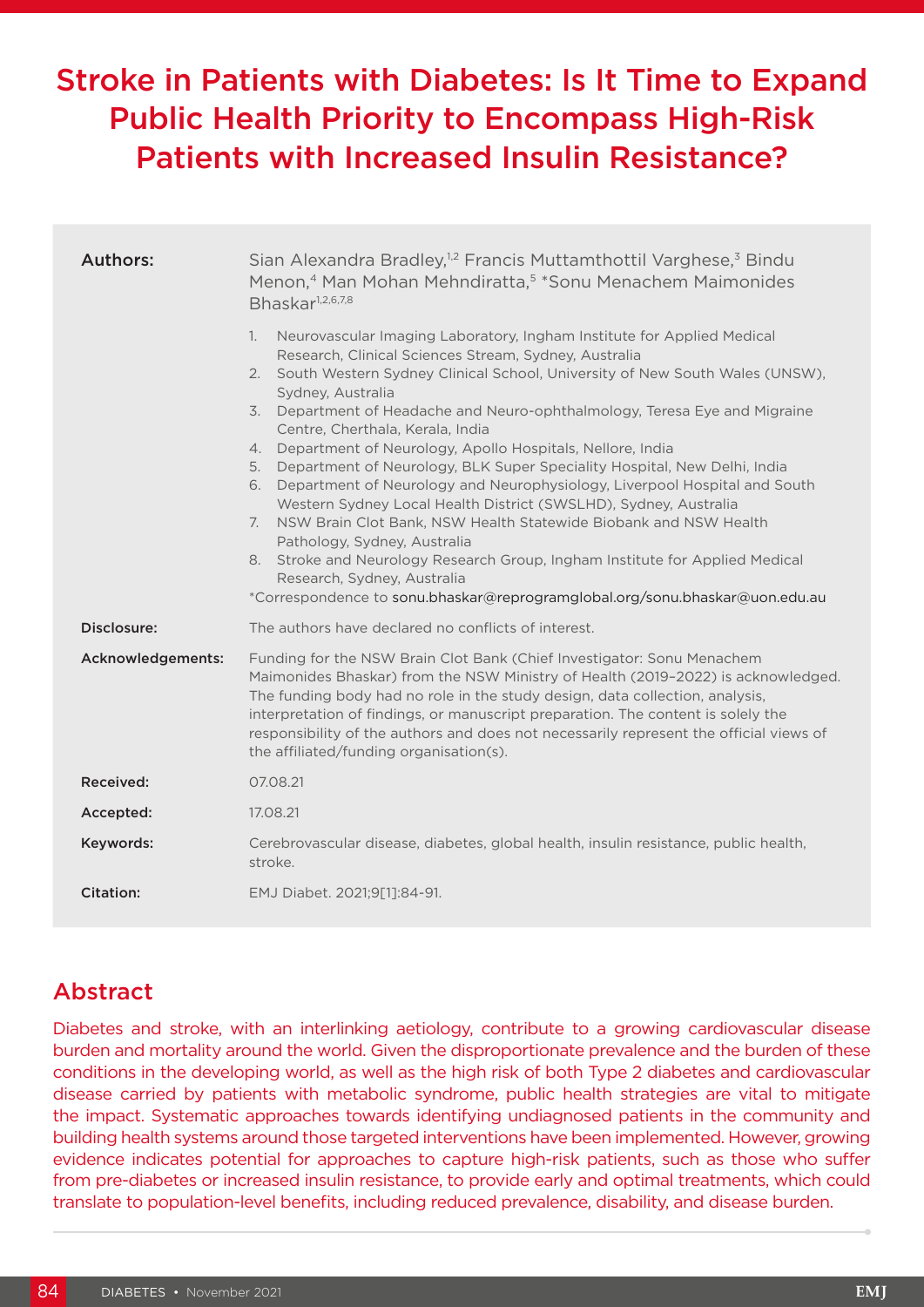#### INTRODUCTION

Cardiovascular disease (CVD), including stroke, is a leading cause of illness, death, and disability worldwide.1 A predominant factor driving morbidity and mortality is diabetes, which is a major contributor to poor outcomes in acute ischaemic stroke. $2,3$  Given the increasing prevalence of diabetes in the world and more specifically in Asia, $4,5$  it is warranted that an approach directed towards understanding the trajectories of patients with diabetes experiencing a stroke or those at a high risk of diabetes needs to be addressed. In this article, the authors discuss the emerging burden and associated morbidity of stroke in patients with diabetes and provide insights on therapeutic management from a public health perspective. The authors also provide insights on shifting the public health message towards identifying patients in the community at high risk of developing diabetes or stroke or both.

#### STROKE IN PATIENTS WITH DIABETES

Diabetes puts patients at higher risk for cardiovascular events, including fatal stroke, non-fatal stroke, and transient ischaemic attack.6 The clinical profile of diabetic stroke differs from a non-diabetic stroke.7 A Cochrane review showed that concurrent metabolic syndrome and diabetes were associated with recurrent strokes in patients with minor stroke and transient ischaemic attack.8,9 Furthermore, a diagnosis of diabetes is associated with an increased risk of lacunar strokes, which are associated with stroke recurrence.<sup>13</sup> There is also evidence to suggest an increased burden of post-stroke poor clinical outcomes, such as functional disability, in patients with diabetes relative to patients without diabetes, particularly those with admission hyperglycaemia.<sup>11,12</sup> Diabetes is associated with greater mortality, poorer neurological outcomes, poorer stroke rehabilitation outcomes, and futile recanalisation.13-17 The overall disease, financial, and social burden of stroke and diabetes is provided in Table 1.

It has been suggested that HbA1c levels are associated with the development of cerebral white matter damage, as higher levels of white matter damage have been seen in patients with

diabetic stroke.10,28 There is conflicting evidence over whether a history of diabetes predisposes a patient to dementia, including Alzheimer's disease.29,30 A 2016 large sample cohort study found a significant association between a history of diabetes and brain infarction, particularly lacunar strokes, with a lower mini-mental state examination (MMSE) score at the end of life, but not with Alzheimer's disease generally.<sup>13</sup> A novel 2021 mouse model of post-stroke cognitive impairment showed a new biomarker of brain and serum quinolinic acid concentrations and quinolinic acid-to-kynurenic acid ratios that was increased in diabetic mice.14 It was associated with long-term memory impairment, leukoaraiosis, neuronal death, and microglial and macrophage infiltration. Given the increasing burden of diabetes and global ageing populations, the impact of diabetes on cognitive function is an area of concern.

There is a lack of defined treatment protocols targeted at patients with diabetes and stroke. Given the different clinical profiles of stroke in patients with diabetes relative to patients without diabetes, there is a necessity for collaborative management between primary healthcare physicians, endocrinologists, internal medicine physicians, and neurologists. Whilst some guidelines recommend against the use of tissue plasminogen activator in patients with diabetes and previous stroke, recent evidence has shown that tissue plasminogen activator is beneficial for use in such patients.<sup>15-17</sup> There is also a lack of consensus about the use of glucose control in stroke treatment for patients with diabetes. A 2020 meta-analysis recommended against the use of tight glucose control after ischaemic stroke because it does not improve neurological or functional outcomes but rather increases the risk of symptomatic intracranial haemorrhage and hypoglycaemia.<sup>31</sup>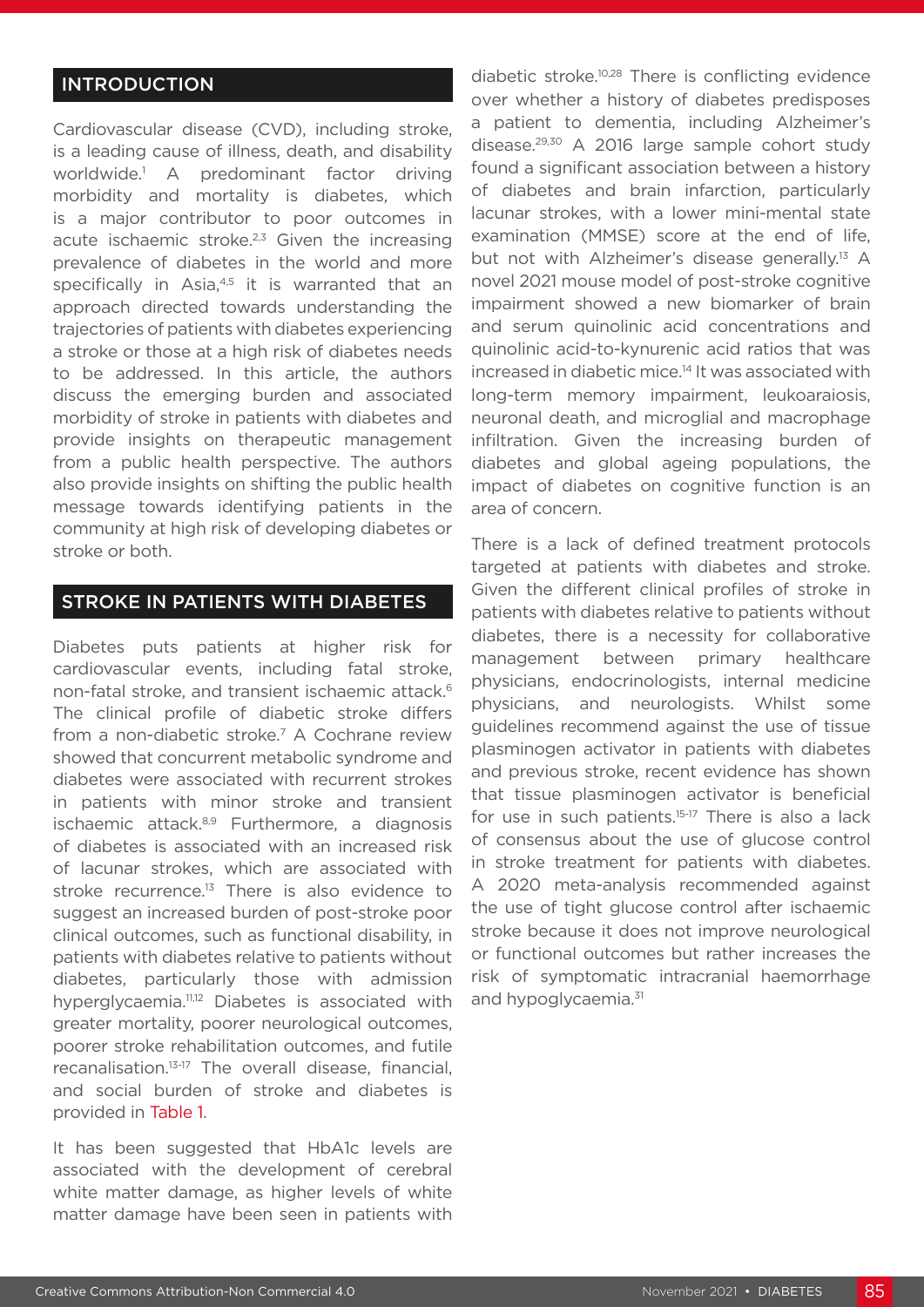Table 1: The burden of disease, prevalence, disability-adjusted life years, and financial burden due to diabetes, stroke, diabetic stroke, and pre-diabetes.

|                    | Burden of disease                                                                                                                                           | Prevalence                                                                                                                                                           | <b>DALY</b>                                                                                           | Financial burden                                                                                                                                                              |
|--------------------|-------------------------------------------------------------------------------------------------------------------------------------------------------------|----------------------------------------------------------------------------------------------------------------------------------------------------------------------|-------------------------------------------------------------------------------------------------------|-------------------------------------------------------------------------------------------------------------------------------------------------------------------------------|
| <b>Diabetes</b>    | 9.30% or 463 million<br>people (global<br>prevalence in 2019) <sup>28</sup>                                                                                 | N/R                                                                                                                                                                  | 2.8 (% of DALYs<br>2019) <sup>19</sup>                                                                | 827 billion USD<br>(direct medical<br>costs)<br>1.7 trillion USD<br>(Loss in GDP<br>estimate from<br>2011-2013) <sup>20</sup>                                                 |
| Stroke             | 42.43 million<br>(prevalence of<br>cerebrovascular<br>disease in 2015) <sup>21</sup><br>13.70 million people<br>(global incidence in<br>2016) <sup>22</sup> | N/R                                                                                                                                                                  | 5.7 (% of DALYs<br>2019) <sup>19</sup>                                                                | Global statistics<br>couldn't be found<br>In Australia:<br>\$32.2 billion lost<br>$(2020)^{23}$                                                                               |
| Diabetic<br>stroke | 65% (proportion of<br>deaths caused by<br>diabetes that are<br>attributable to CVD or<br>stroke or both in the<br>$USA)^8$                                  | 3.84 million<br>(prevalence of<br>diabetes in stroke<br>is estimated to be<br>28%. <sup>24</sup> Twenty-<br>eight percent<br>multiplied by 13.70<br>million in 2016) | 32.48 million<br>DALYs lost (28%<br>multiplied by 116<br>million DALYs lost<br>in 2016) <sup>25</sup> | The median<br>annual costs per<br>patient for stroke<br>are approximately<br>322% higher<br>compared with<br>those for patients<br>with T2DM but<br>without CVD <sup>26</sup> |
| Pre-diabetes       | 352.1 million (7.3%)<br>(prevalence of<br>impaired glucose<br>tolerance in 2017) <sup>27</sup>                                                              | N/R                                                                                                                                                                  | N/R                                                                                                   | \$43.4 billion for<br>pre-diabetes 2017<br>(the USA only) <sup>9</sup>                                                                                                        |

CVD: cardiovascular disease; DALY: disability-adjusted life years; GDP: gross domestic product; N/R: not reported; T2DM: Type 2 diabetes mellitus.

#### PRE-DIABETES

Early identification of patients with prediabetes is important to reduce the burden of comorbid diabetes and stroke. A 2017 prospective cohort study compared pre-diabetes definitions that used fasting glucose (American Diabetes Association [ADA] and World Health Organization [WHO]), HbA1c (ADA and International Expert Committee [IEC]), and the 2-hour glucose tolerance test (ADA and WHO).

It found that HbA1c pre-diabetes definitions were more specific and provided a better indication of clinical complication risk.<sup>32</sup> However, there is concern that some patients classified as prediabetic from glucose testing may be determined to be normoglycaemic when HbA1c alone is used, particularly patients with impaired fasting glucose.<sup>33</sup> Furthermore, HbA1c is only an indirect measure of insulin resistance. There are also issues of availability of HbA1c testing at primary healthcare practices, particularly in certain Asian, African, and South American regions.<sup>34</sup> Capturing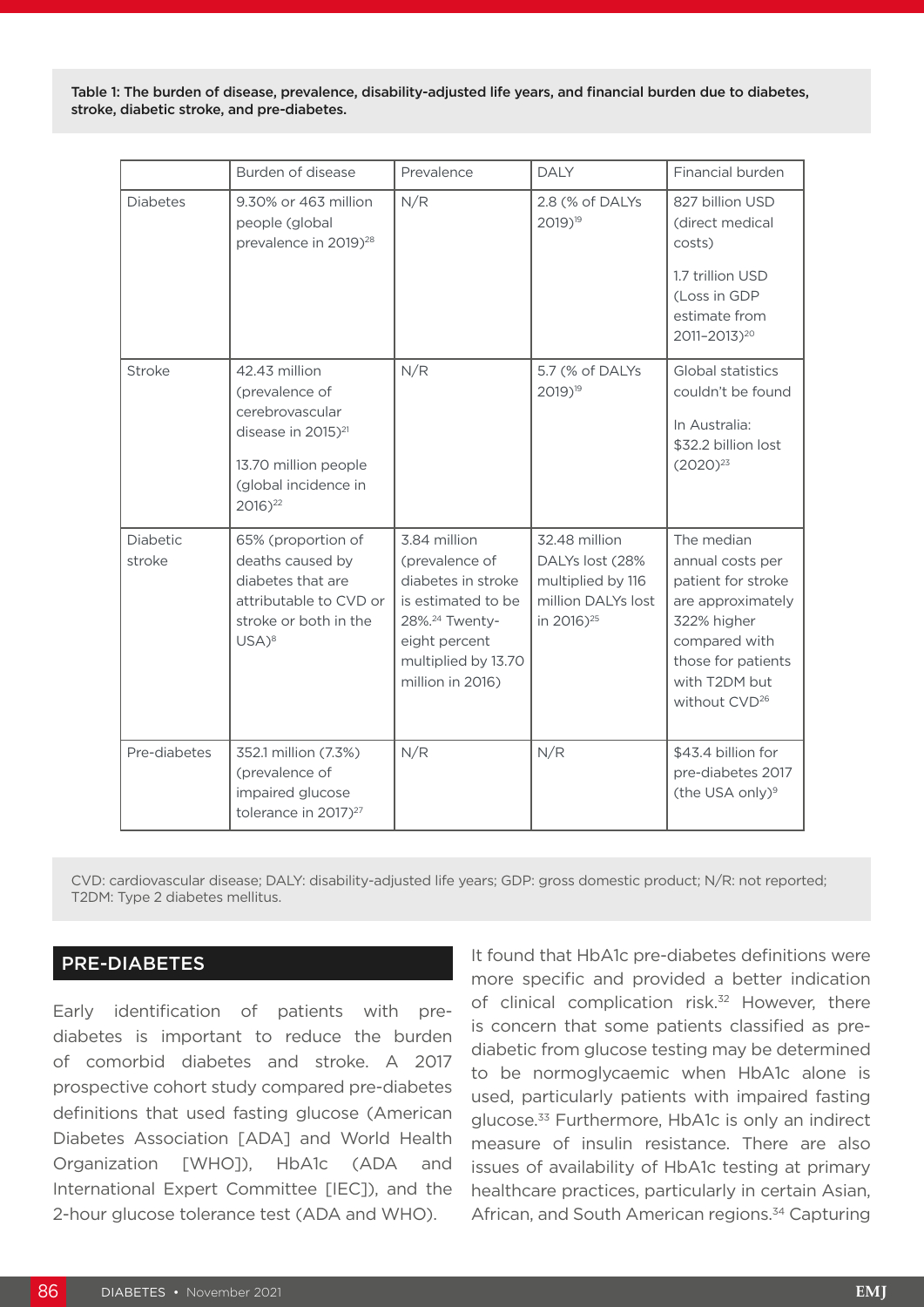at-risk individuals earlier would reduce the risk of complications associated with diabetes, and the homeostatic model assessment of insulin resistance (HOMA-IR) is a rarely used tool that can indicate insulin sensitivity and β-cell function prior to an increase in glucose levels.<sup>35</sup>

## PUBLIC HEALTH APPROACHES AVAILABLE IN TARGETING THIS POPULATION

Public health approaches towards populationlevel screening and prevention of diabetes and stroke vary across countries. A list of public health strategies implemented in several nations is provided in Table 2.

#### Role of Primary Healthcare Networks

The role of primary healthcare networks is critical in the early capture and routine monitoring of at-risk patients. Patients should receive serial glucose monitoring and should be categorised into high, moderate, and low-risk groups to determine the necessity for prophylactic antidiabetic medication and lifestyle management. In Australia, the National Association of Diabetes Centres (NADC) network membership allows primary, secondary, and tertiary level care facilities to collaborate towards better outcomes for patients with diabetes. $3$  In the UK, the Diabetes UK Primary Care Network provides monthly newsletters, expert information, and resources to practitioners.<sup>4</sup> In India, the National Programme on Prevention and Control of Cancer, Diabetes, Cardiovascular Diseases and Stroke (NPCDCS), which was launched in 2010, utilises opportunistic screening for hypertension and diabetes for persons above 30 years.<sup>37</sup> The programme functions at all four levels of healthcare: village, sub-centre, community health centres, and district hospitals.44

#### Table 2: Country-level public health strategies in diabetes screening and prevention

| Country     | Public health strategy                                                                                                                                                                                                                                                                                                                                         |
|-------------|----------------------------------------------------------------------------------------------------------------------------------------------------------------------------------------------------------------------------------------------------------------------------------------------------------------------------------------------------------------|
| <b>USA</b>  | The Centers for Disease Control and Prevention (CDC) prediabetes risk test. <sup>36</sup>                                                                                                                                                                                                                                                                      |
| India       | National Programme for Prevention and Control of Cancer, Diabetes,<br>Cardiovascular Diseases and Stroke (NPCDCS) focuses on screening of the<br>common non-communicable diseases, at sub-centres, primary health centres,<br>district, and above, through the setting up of non-communicable disease<br>clinics. <sup>37</sup>                                |
| China       | 65% (proportion of deaths caused by diabetes that are attributable to CVD or<br>stroke or both in the USA) <sup>8</sup>                                                                                                                                                                                                                                        |
| Singapore   | 352.1 million (7.3%) (prevalence of impaired glucose tolerance in $2017$ ) <sup>27</sup>                                                                                                                                                                                                                                                                       |
| New Zealand | Pre-diabetes and self-management pilot projects. <sup>40</sup>                                                                                                                                                                                                                                                                                                 |
| Australia   | Reduce modifiable risk factors in the general population (physical activity,<br>healthy eating, education and social media campaigns, healthy food<br>availability, upskill primary healthcare physicians and public health workforce<br>to support patients, especially Aboriginal and Torres Strait Islanders. <sup>41</sup><br>AUSDRISK tool. <sup>42</sup> |
| <b>UK</b>   | National Health Services Diabetes Prevention Programme ([NHS DPP] identify<br>high-risk individuals and refer them to a behaviour change programme). <sup>43</sup>                                                                                                                                                                                             |

AUSDRISK: Australian Type 2 Diabetes Risk Assessment Tool.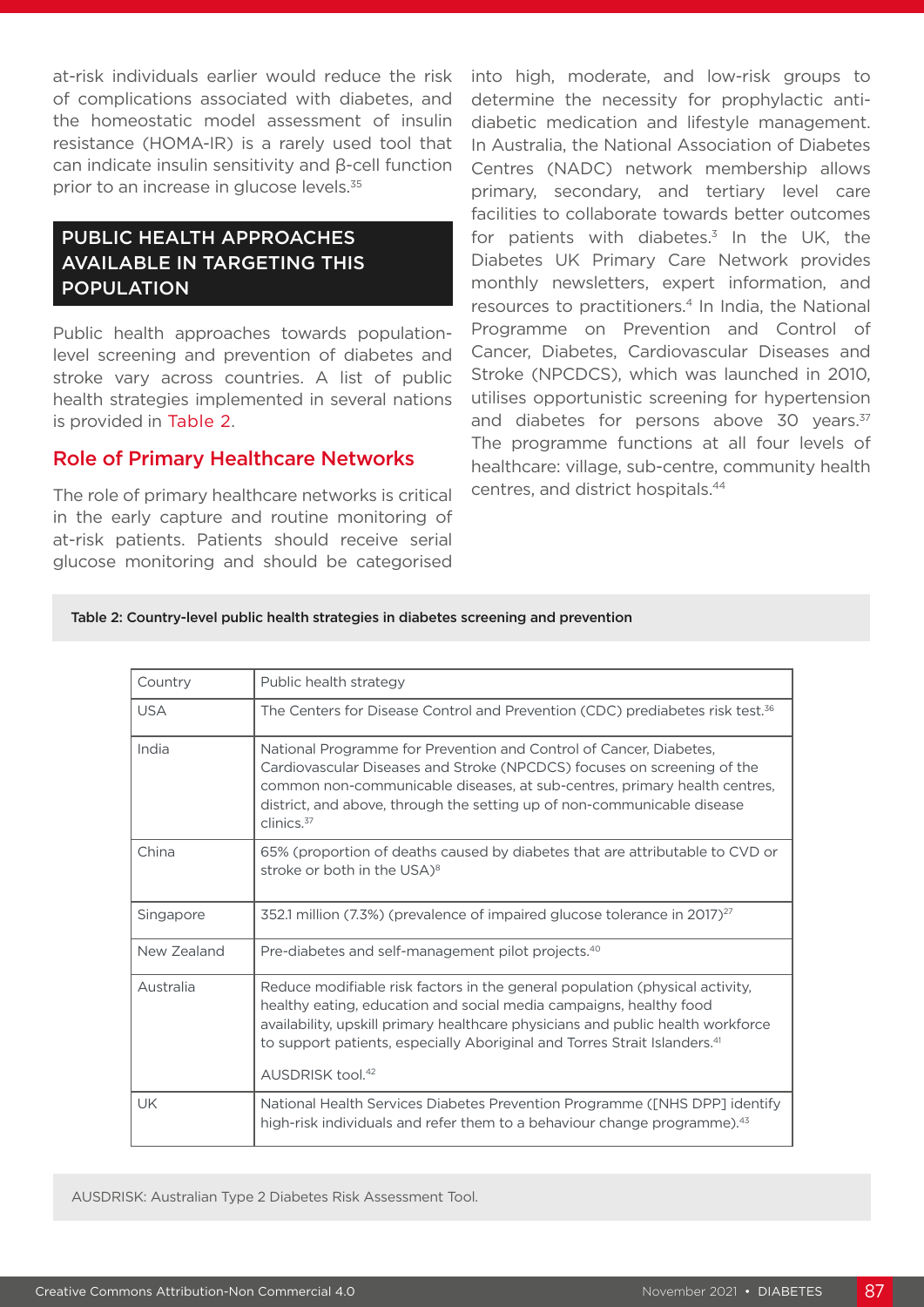Moreover, other community-led initiatives, such as a network of volunteer female community health workers, envisaged to link vulnerable individuals with the public health sector, government health initiatives, and national health programmes.18 Limited funding and underutilisation are major concerns. Mexico's national Integrated Management of Diabetes in Stages programme at Mexico's Institute for Social Security and Services for State Workers clinics promoted patient empowerment and education nationwide through outpatient consultations with a multidisciplinary team from 2007-2014.<sup>19</sup> An analysis of the programme determined it to be a feasible and suitable programme to address this issue.20

## Social Prescribing

Social prescribing (SP) is a method used by primary healthcare practitioners, initially implemented in the UK, that aims to connect patients with local and social services through prescription to improve patient wellbeing and health in a variety of areas.<sup>45</sup> A review of SP practices in Bristol, UK, described three different models: SP Light, SP Medium, and SP Holistic. SP Holistic projects aim to play a preventative role and work to improve long-term conditions.46 They involve partnerships between general practitioners and tertiary care partners and sometimes evolve from SP Light and Medium models. SP Light projects aim to refer at-risk patients to specific programmes to improve outcomes, for example, prescribing exercise to a patient. In SP Medium, a health facilitator will see referred patients and provide advice on exercise, diet, programmes, and mental health support among other resources.46

An evaluation of the Community Connectors Social Prescribing Service in Bradford, UK, reported increasing coverage of the population and general practice clinics and found overall improvements of health, mental wellbeing, and social connectedness.<sup>47</sup> An evidence synthesis of available UK studies on SP, however, found that there is not enough evidence to support the effectiveness of such programmes given the lack of uniformity in how practices implement such programmes and the need for more largescale studies on their impact.<sup>48</sup> SP is gaining attention internationally, and a joint report by the Royal Australian College of General Practitioners (RACGP) and the Consumers Health Forum (CHF) recommended the implementation within the Australian healthcare system to incorporate local, non-clinical services into primary care.<sup>49</sup> Despite emerging benefits, high quality and comparable evaluations of the efficacy and costeffectiveness of SP as a public health intervention are warranted.50

### Undiagnosed Diabetes

Undiagnosed diabetes is a major problem in the community, and methods to improve asymptomatic diagnosis are needed. Epidemiological studies have demonstrated the link between insulin resistance and CVD risk, including for stroke.51,52 The landmark Insulin Resistance Intervention after Stroke (IRIS) trial showed that in insulin-resistant patients (n=3,876) without diabetes who had a recent ischaemic stroke or transient ischaemic attack, pioglitazone, a glucose-lowering drug (thiazolidinediones), reduced the risk of future vascular events, such as stroke or myocardial infarction, by 24%, and progression to diabetes by 52%, relative to those who received placebo.53 This, along with secondary analyses of IRIS data,<sup>54</sup> highlighted the preferential use of pioglitazone in high-risk patients for stroke with Type 2 diabetes mellitus (T2DM) for primary and secondary stroke prevention.<sup>54,55</sup> More recently, during the COVID-19 pandemic, metformin use has been associated with reduced mortality and severity in patients with T2DM.<sup>56</sup> However, close monitoring for lactic acidosis and deterioration of kidney function is needed in patients with severe COVID-19. Moreover, population-based studies have also indicated association of increased insulin resistance, metabolic syndrome, and diabetes with increased levels of inflammatory markers, such as C-reactive protein, IL-6, and TNF-α. 57,58 Use of such inflammatory biomarkers could also be considered as a useful strategy in screening patients at high risk for CVD. This is especially a problem in under-resourced settings, due to lack of access to primary care physicians, appropriate tests, and immaturity of primary healthcare networks.59,60 South Asian migrants to highly developed countries such as the UK are at a particularly high risk of CVD, due to a combination of systemic disparities and structural and innate factors. This group is a target group due to their higher risk of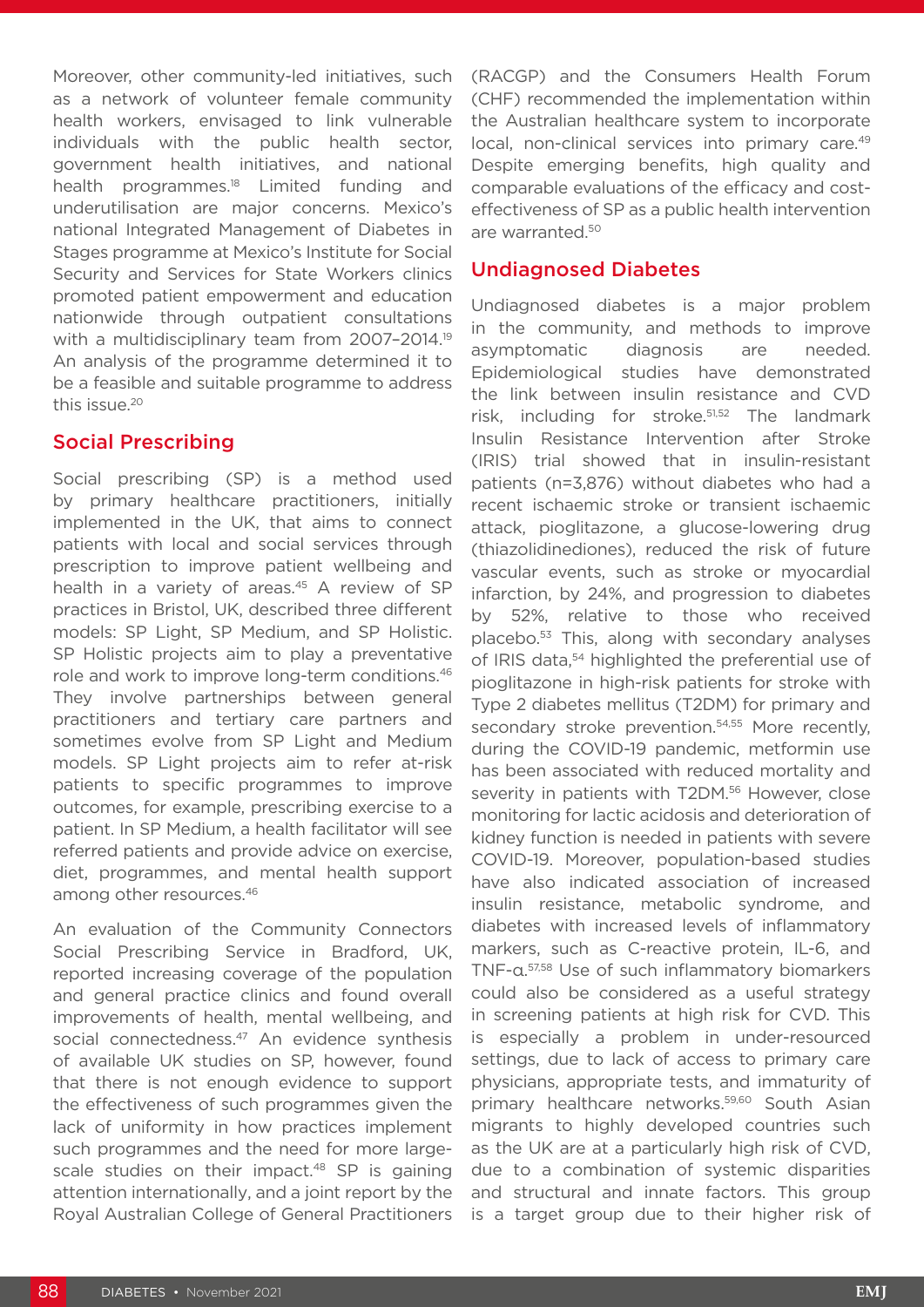developing T2DM.<sup>61</sup> Similarly, Canadian studies have shown that migrants from South Asia, Sub-Saharan Africa, Latin America, and the Caribbean have a higher burden of diabetes and CVD.62 A recent study also showed that the prevalence of undiagnosed pre-diabetes in migrant workers in Singapore increased their risk of pneumonia and electrolyte abnormalities from COVID-19.63

Recent population studies have indicated a role of retinopathy in screening high-risk individuals (e.g., those who are overweight or have elevated fasting glucose or impaired glucose tolerance) for pre-diabetes.64-67 Given the wide availability of fundus photography, as well as the ease of delineating retinal lesions, this strategy could be useful; however, this needs further validation and targeted studies in high-risk patients to warrant public health indication.<sup>68</sup> Moreover, an important consideration is the sensitivity of the ophthalmoscopic method. This is because a prevalence of retinal lesions as high as 9.8% using 6-field fundus photography was reported in the Blue Mountain Study, $69$  in contrast to <1% in the Framingham Eye Study<sup>70</sup> and Göteborg<sup>71</sup> study in non-diabetic populations.

Community education and partnership in identifying patients at high risk of diabetes are needed, as well as awareness of diabetes in these groups. The development of targeted education modules for demonstration programmes targeted at the populations in their own languages would be beneficial. Furthermore, building the capacity of local community health workers that can teach patients about risk factors, take blood samples, participate in community-based surveillance, and utilise questionnaires to indicate symptomsbased or self-reported diabetes should be the main priority. Also, an increased awareness about post-stroke rehabilitation in patients with diabetes is needed, as these patients should be proactively educated about the risk of secondary stroke.<sup>72,73</sup>

#### **CONCLUSION**

There is an increasing need for improving surveillance of diabetes in the community and among primary healthcare networks because of the elevated risks associated with stroke in this subgroup of patients. The proposed shift towards population-based strategies (from patients with T2DM to those with pre-diabetes, metabolic syndrome, or insulin resistance), as well as using preventive measures for high-risk patients, could allow detection of those who are at increased risk of having a stroke. This approach would be helpful to improve the quality of life and reduce the burden of these chronic cardio-metabolic diseases. Furthermore, in the COVID-19 era, given the known risks of increased susceptibility to COVID-19 infections among patients with diabetes or pre-diabetes, as well as their poor clinical outcomes and increased mortality, it is imperative to explore alternative strategies to promptly identify patients at high risk, in order to maximise the opportunity to mitigate the ongoing impact of this devastating pandemic.<sup>74-76</sup> Strategies should also focus on disproportionate burden on vulnerable communities and those from low-resource settings.75

#### References

- 1. Roth GA et al. Global burden of cardiovascular diseases and risk factors, 1990-2019: update from the GBD 2019 study. J Am Coll Cardiol. 2020;76(25):2982-3021.
- 2. Desilles JP et al. Diabetes mellitus, admission glucose, and outcomes after stroke thrombolysis: a registry and systematic review. Stroke. 2013;44(7):1915-23.
- 3. Lu GD et al. Effects of diabetes mellitus and admission glucose in patients receiving mechanical thrombectomy: a systematic review and meta-analysis. Neurocrit Care. 2018;9(3):426-34.
- 4. Nanditha A et al. Diabetes in Asia and the Pacific: implications for the global epidemic. Diabetes Care. 2016;39(3):472-85.
- 5. Yap J et al. Impact of type 2 diabetes and microvascular complications on mortality and cardiovascular outcomes in a multiethnic Asian population. BMJ Open Diabetes Res Care. 2021;9(1):e001413.
- 6. The EZ et al. Long-term outcomes of ischaemic stroke patients with diabetes in a multi-ethnic cohort in Singapore. Ann Acad Med Singap. 2021;50(1):16-25.
- 7. Bhaskar S. Impact of obesityinduced type 2 diabetes on longterm outcomes following stroke. Clin Sci (Lond). 2019;133(14):1603-7.
- 8. Chen R et al. Diabetes and stroke: epidemiology, pathophysiology, pharmaceuticals and outcomes. Am J Med Sci. 2016;351(4):380-6.
- 9. Chen W et al. Recurrent stroke in minor ischemic stroke or transient ischemic attack with metabolic syndrome and/or diabetes mellitus. J Am Heart Assoc. 2017;6(6):e005446.
- 10. Rastogi A et al. Emerging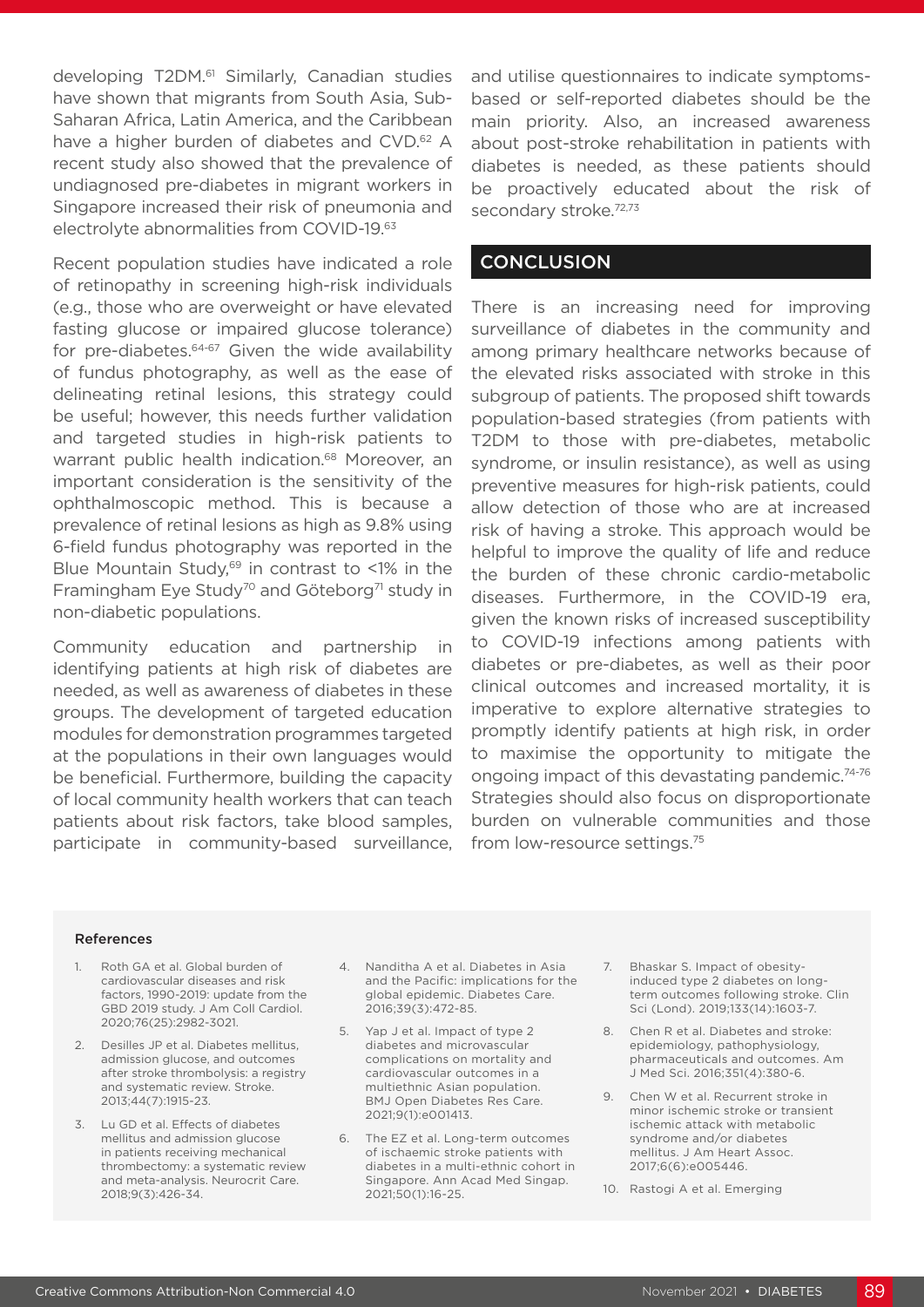role of white matter lesions in cerebrovascular disease. Eur J Neurosci. 2021;54(4):5531-59.

- 11. Fang HJ et al. Prognostic value of admission hyperglycemia on outcomes of thrombolysis in ischemic stroke patients with or without diabetes. Chin Med J (Engl). 2020;133(18):2244-6.
- 12. Tsivgoulis G et al. Association of baseline hyperglycemia with outcomes of patients with and without diabetes with acute ischemic stroke treated with intravenous thrombolysis: a propensity scorematched analysis from the SITS-ISTR Registry. Diabetes. 2019;68:1861-9.
- 13. Abner EL et al. Diabetes is associated with cerebrovascular but not Alzheimer's disease neuropathology. Alzheimers Dement. 2016;12(8):882-9.
- 14. Cogo A et al. Increased serum QUIN/ KYNA is a reliable biomarker of post-stroke cognitive decline. Mol Neurodegener. 2021;16(1):7.
- 15. Fuentes B et al. Acute ischemic stroke patients with diabetes should not be excluded from intravenous thrombolysis. J Thromb Thrombolysis. 2014;38(4):522-7.
- 16. Powers WJ et al. Guidelines for the early management of patients with acute ischemic stroke: 2019 update to the 2018 guidelines for the early management of acute ischemic stroke: a guideline for healthcare professionals from the American Heart Association/ American Stroke Association. Stroke. 2019;50(12):e344-e418.
- 17. Ehrlich ME et al. Intravenous tissuetype plasminogen activator in acute ischemic stroke patients with history of stroke plus diabetes mellitus. Stroke. 2019;50(6):1497-503.
- 18. Saeedi P et al. Global and regional diabetes prevalence estimates for 2019 and projections for 2030 and 2045: results from the International Diabetes Federation Diabetes Atlas, 9th edition. Diabetes Res Clin Pract. 2019;157:107843.
- 19. GBD 2019 Diseases and Injuries Collaborators. Global burden of 369 diseases and injuries in 204 countries and territories, 1990–2019: a systematic analysis for the Global Burden of Disease study 2019. Lancet. 2020;396(10258):1204-22.
- 20. World Health Organization (WHO). Global report on diabetes 2016. 2016. Available at: https://apps. who.int/iris/bitstream/handle/ 10665/204871/9789241565257\_eng. pdf. Last accessed: 7 August 2021.
- 21. Roth GA et al. Global, regional, and national burden of cardiovascular diseases for 10 causes, 1990 to 2015. J Am Coll Cardiol. 2017;70(1):1-25.
- 22. World Stroke Organization (WSO). Global stroke fact sheet. 2017. Available at: https://www.world-

stroke.org/assets/downloads/WSO\_ Global\_Stroke\_Fact\_Sheet.pdf.Last accessed: 7 August 2021.

- 23. Deloitte Access Economics. The economic impact of stroke in Australia, 2020. 2020. Available at: https://www2.deloitte.com/ content/dam/Deloitte/au/ Documents/Economics/deloitteau-dae-economic-impact-strokereport-061120.pdf. Last accessed: 7 August 2021.
- 24. Lau LH et al. Prevalence of diabetes and its effects on stroke outcomes: a meta-analysis and literature review. J Diabetes Investig. 2019;10(3):780-92.
- 25. GBD 2016 Stroke Collaborators. Global, regional, and national burden of stroke, 1990-2016: a systematic analysis for the Global Burden of Disease study 2016. Lancet Neurol. 2019;18(5):439-58.
- 26. Einarson TR et al. Economic burden of cardiovascular disease in type 2 diabetes: a systematic review. Value Health. 2018;21(7):881-90.
- 27. International Diabetes Federation (IDF). IDF Diabetes Atlas 9th edition. 2019. Available at: https:// diabetesatlas.org/en/. Last accessed: 7 August 2021.
- 28. Rozanski M et al. Elevated levels of hemoglobin A1c are associated with cerebral white matter disease in patients with stroke. Stroke. 2014;45(4):1007-11.
- 29. Cumming TB, Brodtmann A. Can stroke cause neurodegenerative dementia? Int J Stroke. 2011;6(5):416-24.
- 30. Sherzai D et al. The association between diabetes and dementia among elderly individuals: a nationwide inpatient sample analysis. J Geriatr Psychiatry Neurol. 2016;29(3):120-5.
- 31. Cerecedo-Lopez CD et al. Insulin in the management of acute ischemic stroke: a systematic review and meta-analysis. World Neurosurg. 2020;136:514-34.
- 32. Warren B et al. Comparative prognostic performance of definitions of prediabetes: a prospective cohort analysis of the Atherosclerosis Risk in Communities (ARIC) study. Lancet Diabetes Endocrinol. 2017;5(1):34-42.
- 33. Bergman M et al. Diabetes prevention: global health policy and perspectives from the ground. Diabetes Manag (Lond). 2012;2(4):309-21.
- 34. World Health Organization (WHO). General availability of diabetes testing (by blood glucose measurement, OGTT) at the primary health care level. 2021. Available at: https://www.who.int/data/gho/ data/indicators/indicator-details/ GHO/general-availability-ofdiabetes-testing-(by-blood-glucosemeasurement-ogtt)-at-the-primaryhealth-care-level. Last accessed: 7

August 2021.

- 35. Wallace TM et al. Use and abuse of HOMA modeling. Diabetes Care. 2004;27(6):1487-95.
- 36. Centers for Disease Control and Prevention (CDC). Prediabetes risk test. 2019. Available at: https:// www.cdc.gov/prediabetes/pdf/ Prediabetes-Risk-Test-Final.pdf. Last accessed: 7 August 2021.
- 37. Ministry of Health and Family Welfare, Government Of India. National Programme for Prevention and Control of Cancer, Diabetes, Cardiovascular Diseases & Stroke (NPCDCS) operational guidelines (revised: 2013-17). 2017. Available at: https://main.mohfw.gov.in/ sites/default/files/Operational%20 Guidelines%20of%20NPCDCS%20 %28Revised%20-%202013-17%29\_1. pdf. Last accessed: 7 August 2021.
- 38. Luo Z et al. Meeting the challenge of diabetes in China. Int J Health Policy Manag. 2020;9(2):47-52.
- 39. Ministry of Health, Singapore. Ministry of Health studying measures to better support persons with pre-diabetes. 2017. Available at: https://www.moh. gov.sg/news-highlights/details/ ministry-of-health-studying-measuresto-better-support-persons-with-prediabetes#:~:text=The%20ACG%20 equips%20clinicians%20with,for%20 effecting%20sustained%20 behavioural%20changes. Last accessed: 7 August 2021.
- 40. Ministry of Health, New Zealand. Pre-diabetes and self-management of long term conditions. 2016. Available at: https://www.health. govt.nz/our-work/diseases-andconditions/diabetes/about-diabetes/ pre-diabetes-and-self-managementlong-term-conditions. Last accessed: 7 August 2021.
- 41. Australian Government, Department of Health. Australian National Diabetes Strategy 2016–2020. 2015. Available at: https://www. health.gov.au/sites/default/ files/documents/2019/09/ australian-national-diabetesstrategy-2016-2020\_1.pdf. Last accessed: 7 August 2021.
- 42. Australian Government, Department of Health. The Australian Type 2 Diabetes Risk Assessment Tool (AUSDRISK). 2020. Available at: https://www.health. gov.au/resources/apps-and-tools/ the-australian-type-2-diabetesrisk-assessment-tool-ausdrisk. Last accessed: 7 August 2021.
- 43. NHS. NHS Diabetes Prevention Programme (NHS DPP). Available at: https://www.england.nhs.uk/diabetes/ diabetes-prevention/. Last accessed: 7 August 2021.
- 44. Raghuveer P et al. Opportunistic screening for diabetes mellitus and hypertension in primary care settings in Karnataka, India: a few steps forward but still some way to go.